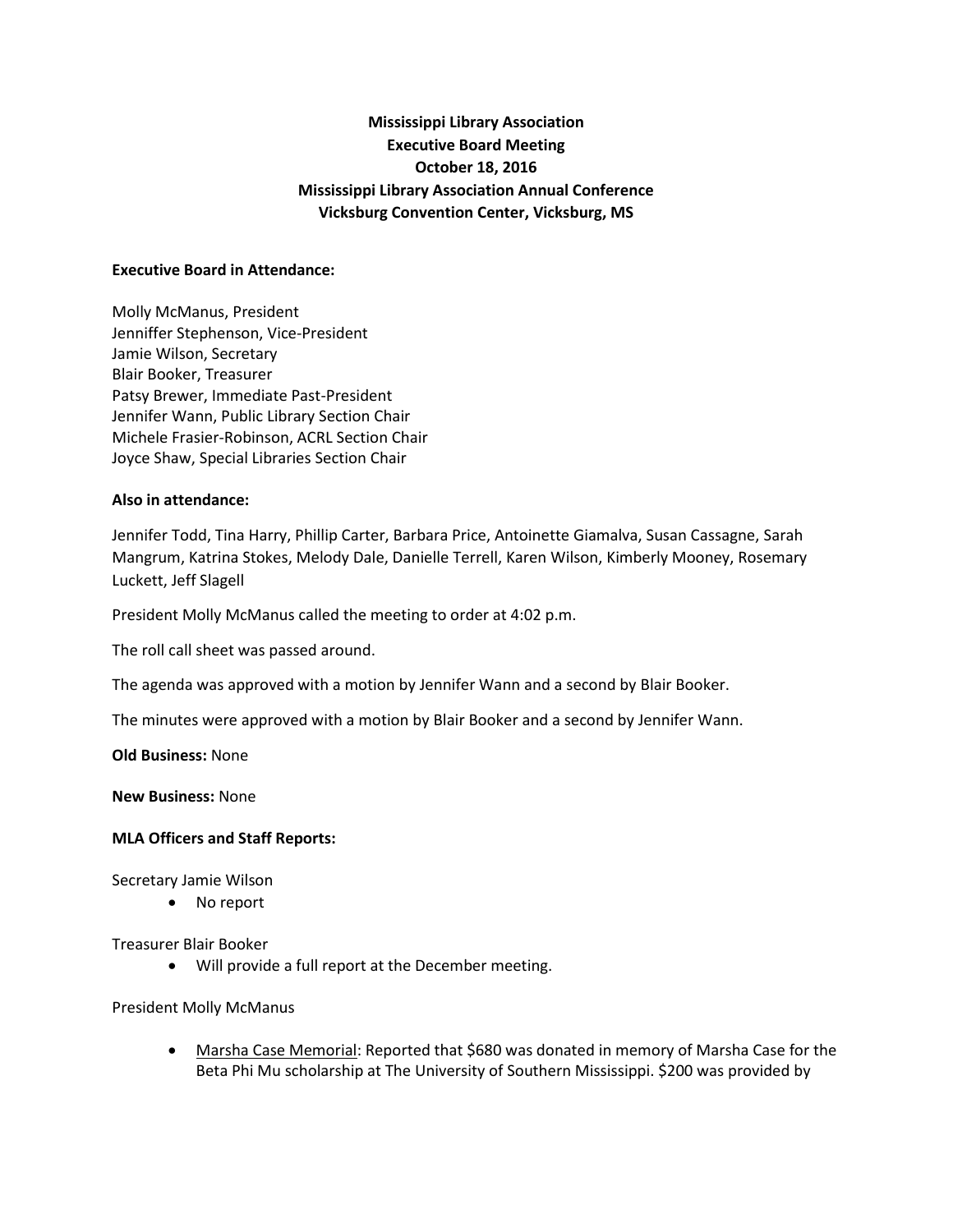MLA and the rest was individual donations. Molly McManus spoke about the importance of Marsha's work and support for MLA.

- RFP for Site Selection: Provided an update on the RFP process for the Annual Conferences in 2018, 2019, and 2020. Announced that the following MLA Board Members will serve on the Site Selection Committee: Vice President (Chairperson), Vice-President Elect, Treasurer, and Immediate Past-President. Thanked Jennifer Wann and Jeff Slagell for their help with the RFP.
- Outreach/Publicity Proposal: After discussion at the last three board meetings, Molly McManus proposes to ask the Fiscal Management Committee to budget \$1000 in 2017 for professional design services and banner printing. Board agreed to approve the proposal as did members of the ad hoc committee.
- Conference Planning Process: Molly McManus recognized Jenniffer Stephenson for the great job she did planning the conference. She suggested that in the future, a committee of past Vice-Presidents should discuss ways to simplify the planning process. Molly McManus will organize and coordinate the effort she proposed.

Vice-President Jenniffer Stephenson

 Reported that numbers are low for the Annual Conference, but financial challenges facing libraries could be a factor. 308 were registered at the time of the meeting.

Past-President Patsy Brewer

 Announced that the Past Presidents Breakfast would be held at the Nogales House at Walnut Hills, and nine Past Presidents were scheduled to attend. Fifteen Past Presidents are active in MLA.

MLA Administrator Barbara Price

 Thanked those who helped in the MLA Office recently. Barbara Price noted that there are a number of libraries that send checks without explanation and it can be hard to figure out how the payments should be applied

SELA Councilor Melissa Dennis

- Reported on the SELA Conference in Athens, Georgia, and noted that 20 SELA members from Mississippi attended.
- Melissa Dennis will be hosting a SELA reception on Wednesday at 9:00 p.m. for conference attendees.
- New SELA joint conference guidelines were recently adopted, and Melissa Dennis provided a copy of the new guidelines at the meeting.
- The next SELA meeting will be held at The Greenbrier Resort in White Sulphur Springs, West Virginia, November 8-10, 2017.

MLC Executive Director Susan Cassagne

- Asked MLA to consider MLC as the host for Legislative Day next year on March 14, 2017.
	- o Suggested that attendees should register and pay to cover catering.
		- o Legislators seemed comfortable at the lawn party.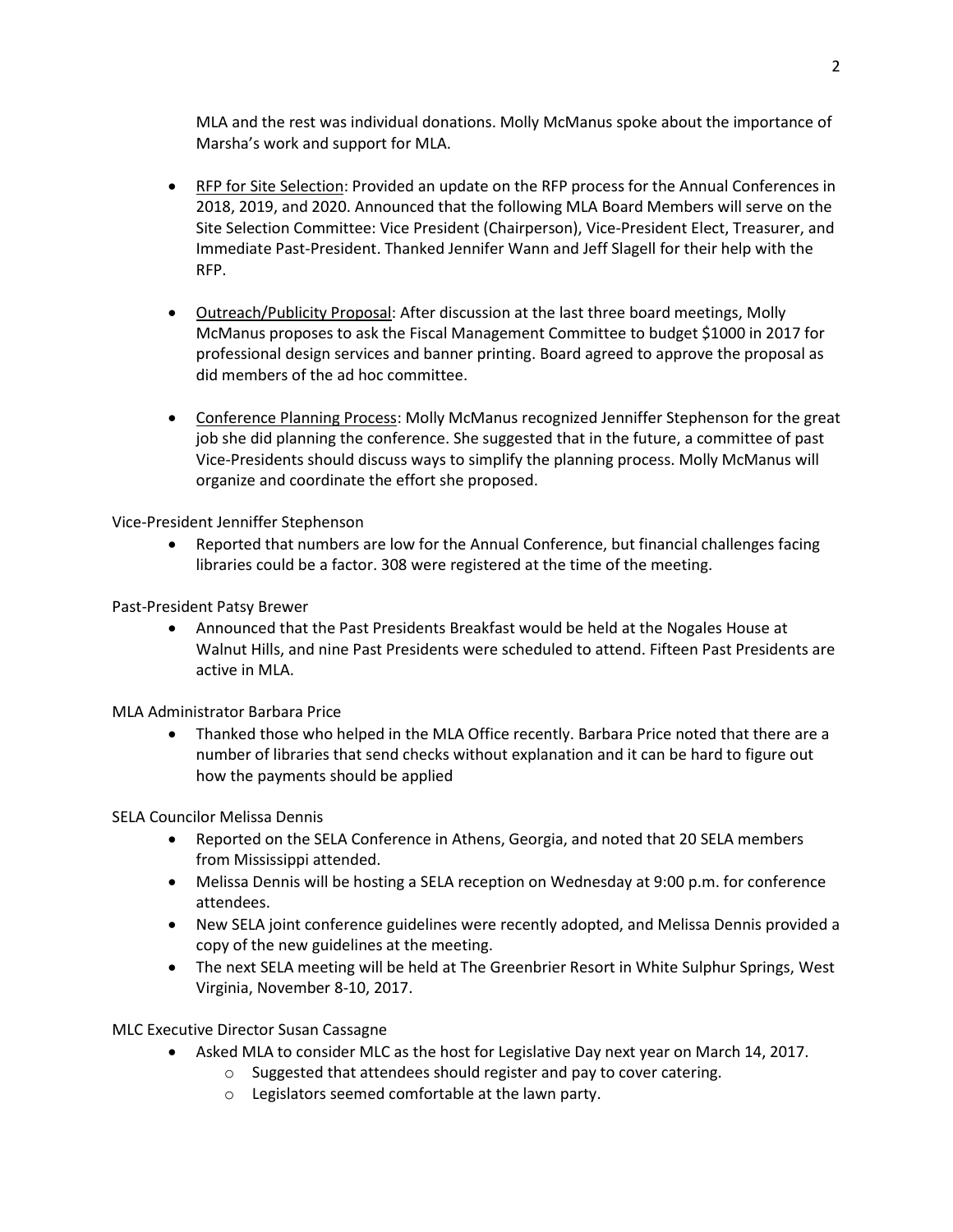- o If this format continued, MLA would be the responsible party.
- Molly McManus noted that MLA broke even on the event, especially because of the financial support of the Friends groups. Would need to be considered by the Legislative Committee.
- Matter will be discussed at the December Board Meeting.

## **Section Reports:**

ACRL Libraries: Michele Frasier-Robinson reported that officer elections for ACRL will be held by the end of the year.

## Public Libraries:

- Jennifer Wann reported that elections for 2017 were held with the following results: Ed Hughes as Chair, Antoinette Giamalva as Vice-Chair, and Katrina Stokes as Secretary. There was a 40% participation rate in the election.
- Cal Shephard will be the speaker at the session on Wednesday.
- Jeff Tomlinson, Director of the Lee-Itawamba Library System, is leading an effort to talk with legislators about including libraries in the State lottery bill discussions. Jennifer Wann also noted that other public library directors have been in contact with legislators about this issue.

## Special Libraries:

- Joyce Shaw reported that details of the transition of the Vice-Chair position are unknown at this point.
- Reese Powell, Director of the William Carey University Libraries, will be speaking at the session during the conference about medical programs added to the university.

## **Roundtables and Committees Reports:**

Ad Hoc Outreach Committee: Phillip Carter suggested that guidelines be created for setting up tables at events and conferences. Also, any events that should be attended by MLA should be suggested by members.

Awards Committee: Molly McManus reported that Erin Busbea has a great program planned for Friday.

Black Caucus Roundtable: Danielle Terrell reported that the Vice-Chair and Secretary positions need to be filled.

Fiscal Management Committee: Patsy Brewer reported that the Board needs to formally authorize changes so that money can be transferred to the new account at Regions Bank.

 The Fiscal Management Committee Chair moved to set up an AOM iShares BlackRock Moderate Allocation ETF account, which is made up of 40% stocks and 60% bonds. The returns are 2.66% for one year and 4.97% over a period of five years. The only expense to MLA will be a 0.23% maintenance expense which is less than 1%. The motion also authorizes President Molly McManus and Treasurer Blair Booker to set up the account at Regions Bank. Jennifer Wann seconded the motion. The MLA Board voted to approve the motion.